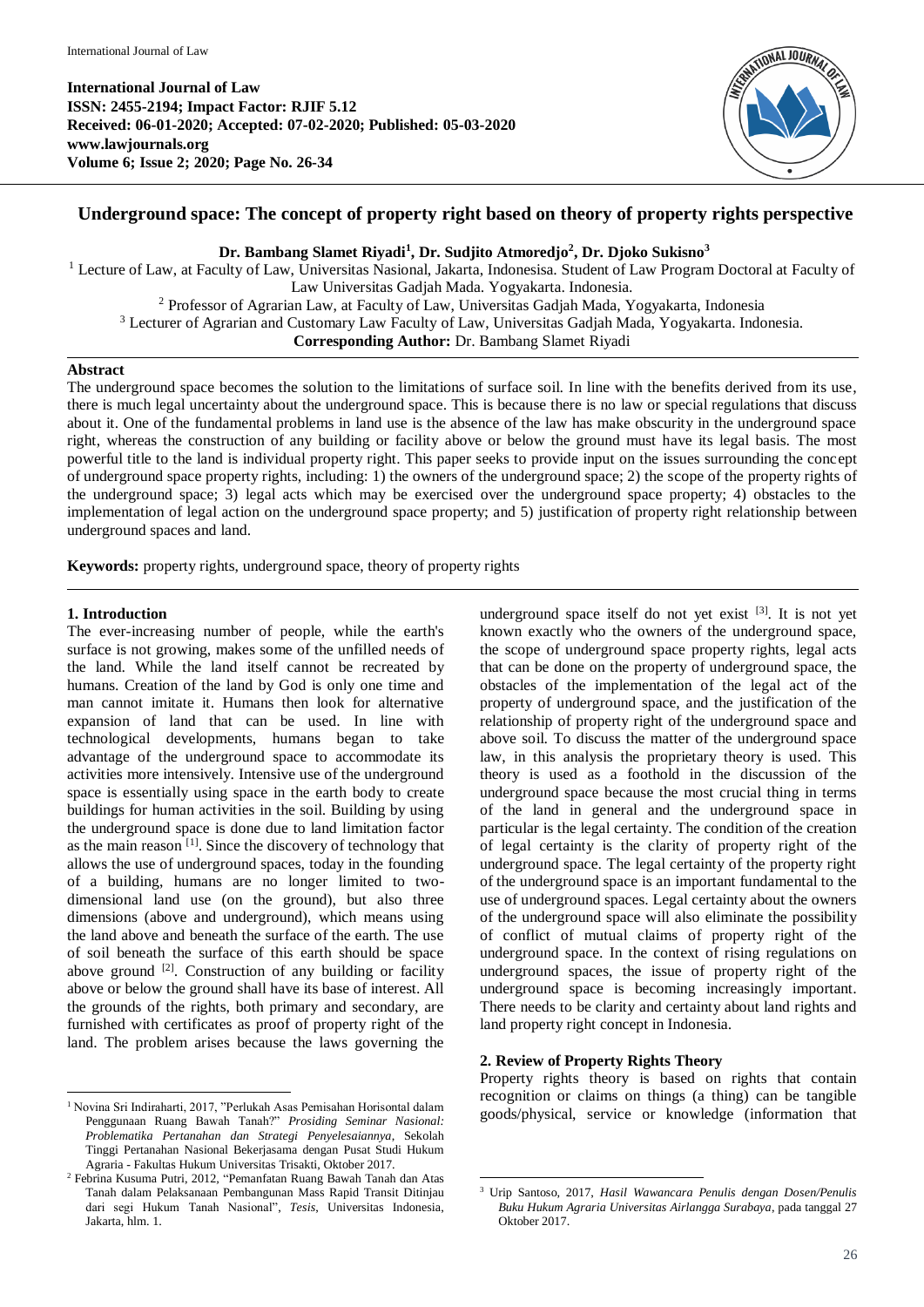intangible) or anything respected by others [4]. Bromley defines property rights as the right to secure a profit stream, as others respect the earnings stream, in respect of transactions<sup>[5]</sup>.

In the term "property right" (property rights) contained the word "property" and the word property right (property right). Regarding the term "property" itself among experts there are still different views. According to Browder, Cunningham and Smith when layman is asked about the definition of "property", then the property is defined as "something tangible 'owned by a natural person, a corporation or a unit of government. Means "property" is something tangible or real that 'owned' by one person (or several persons) naturally, or owned by

corporation or government unit [6].

However, in terms of law, the answer is considered inaccurate, due to two reasons: (i) there is still confusion in the term "property" with various objects (objects) which also use the term "property", for example in terms of property stage meant not the property right of the stage, but the objects that become aids on the stage; and (ii) the definition fails to recognize that the "subject" of the property also includes something intangible. For theorists and practitioners of legal science, "property" is not a 'thing' at all, although 'things' are the subject of property (property is not just an object, although an object is a property subject). That is, who have property not only human, but can also not human. For example, the land can be owned by Bank, Religious Foundation, and others, which is not human at all.

Another property definition is given by Bentham [7] which is then summarized by Cohen as follows:

That is the property to which the following label can be attached. To the world: Keep off unless you have my permission, which I may grant or withhold. Signed: Private citizen. Endorsed: The State.

This means that the property is something that allows the following label to be pasted. To the world: do not disturb/grab my property except with permission from me that I can give. Signed: a citizen. Given: Country [8] . The Cohen statement assumes that the property is the norm. That is, with the possession of property by a person, then automatically apply the norm that he has the right to give permission or forbid others to use his property. These rights are the exclusive rights of the owner of an object that cannot be taken arbitrarily by another party, as it is a part of human rights. As a norm, this property right rule binds everyone and whoever violates it can get social sanctions and legal sanctions at once.

Parties that can enforce legal norms against property rights violations are government agencies through legal instruments such as courts and police. Because the

Government's presence is ubiquitous, the conventional government is seen as part of a system that can define and enforce property rights [9].

Opoulou (nd) discloses rights that include property rights there are three, namely: (i) exclusivity of rights to choose the use of a resource (the exclusivity of the right to choose how to use something owned); (ii) exclusivity of rights to services of a resource, and (3) rights to exchange of resources at mutually agreeable terms (the right to change those resources on a contractual basis). Based on the scope of property rights granted by Opoulou (nd) it is found that the right of property right guarantees the owner the right to do everything to the property in his or her best interests, whether to use it, not to use it, or to transfer property right rights <sup>[10]</sup>. The existence of rights that accompany property rights is likened to Edwin G. West that property rights are bundles of sticks, since the actual property consists of various rights that cannot be separated. In the form of complete property right, property right may grant to its owner the right to acquire the value or benefits of the property, the right to refuse any other party to use the property, and the right to transfer such property rights to others [11] .

While Vincent points out that "the right" has five main elements:

- 1. The subject of right, the right-holder.
- 2. The object of right, what it is right to have, both positive and negative, like a claim on a right.
- 3. The Exercising a right, an activity that links between the subject (rights owner) and the object (what is claimed to be the right) (the activity which connects a subject to an object).
- 4. The barier of the correlative duty, in which the right of being attached to a person means against another who does not get the right, so it is a struggle to "defeat" all barriers/barriers from others.
- 5. The justification of a right, is a question of justification that something belongs to a person/group (the question of the justification of a right) [12].

From the opinion of the experts above, it can be summarized that the definition of property rights is an acknowledgment or claim on something that is respected by another tangible or intangible party that can be owned by human or nonhuman (company, religious institutions etc. according to the laws and regulations) which grants the owner the right to do everything to the property in his or her best interests, whether to use it, not to use it, or to transfer the right of property right, which cannot be taken arbitrarily by the parties because it is part of human rights.

1

 $\overline{a}$ <sup>4</sup> *Property Rights (Hak Kepemilikan) dalam Ekonomi Kelembagaan".*  diakses dari

Esl.fem.ipb.ac.id/uploads/media/12.Property\_rights\_SDA.pdf pada tanggal 21 Oktober 2017.

<sup>5</sup> *Ibid.*

<sup>6</sup> Olin L. Browder, Jr., Roger A. Cunningham, dan Allan F. Smith, 1984, *Basic Property Law*, Four Edition, West Publishing Co., St. Paul, hlm.  $\mathcal{L}$ 

<sup>7</sup> J. Bentham, 1975, *Theory of Legislation*, Pub. Inc., Oceana, hlm. 68.

<sup>8</sup> F. Cohen, 1954, "Dialogue on Private Property", *Rutgers Law Review*, Vol. ix, Winter, hlm. 9.

<sup>9</sup> Edwin G. West, "Property Rights in the History of Economic Thought: From Locke to J. S. Mill," dalam Terry L. Anderson & Fred S. Micchesney (eds), 2003, *Property Rights: Cooperation, Conflict, and Law* (eds), Princeton University Press, New Jersey, hlm. 1.

<sup>10</sup> Alexandr Opoulou (nd), "*Public property and property rights theory,"* diakses dari www.Ise.ac.uk/europeanInstitute/reserach/hellenicObservatory/pdf/4th\_ %20Symposium/PAPERS\_PPS/LAW\_CITIZENSHIP pada tanggal 21 Oktober 2017.

<sup>11</sup> Edwin G. West, *loc. cit.*

<sup>12</sup> RJ. Vincent, 2001, *Human Rights and International Relations*, Cambridge University Press, Cambridge, hlm. 8, mengadaptasi Gewirth, *Human Rights*, hlm. 2.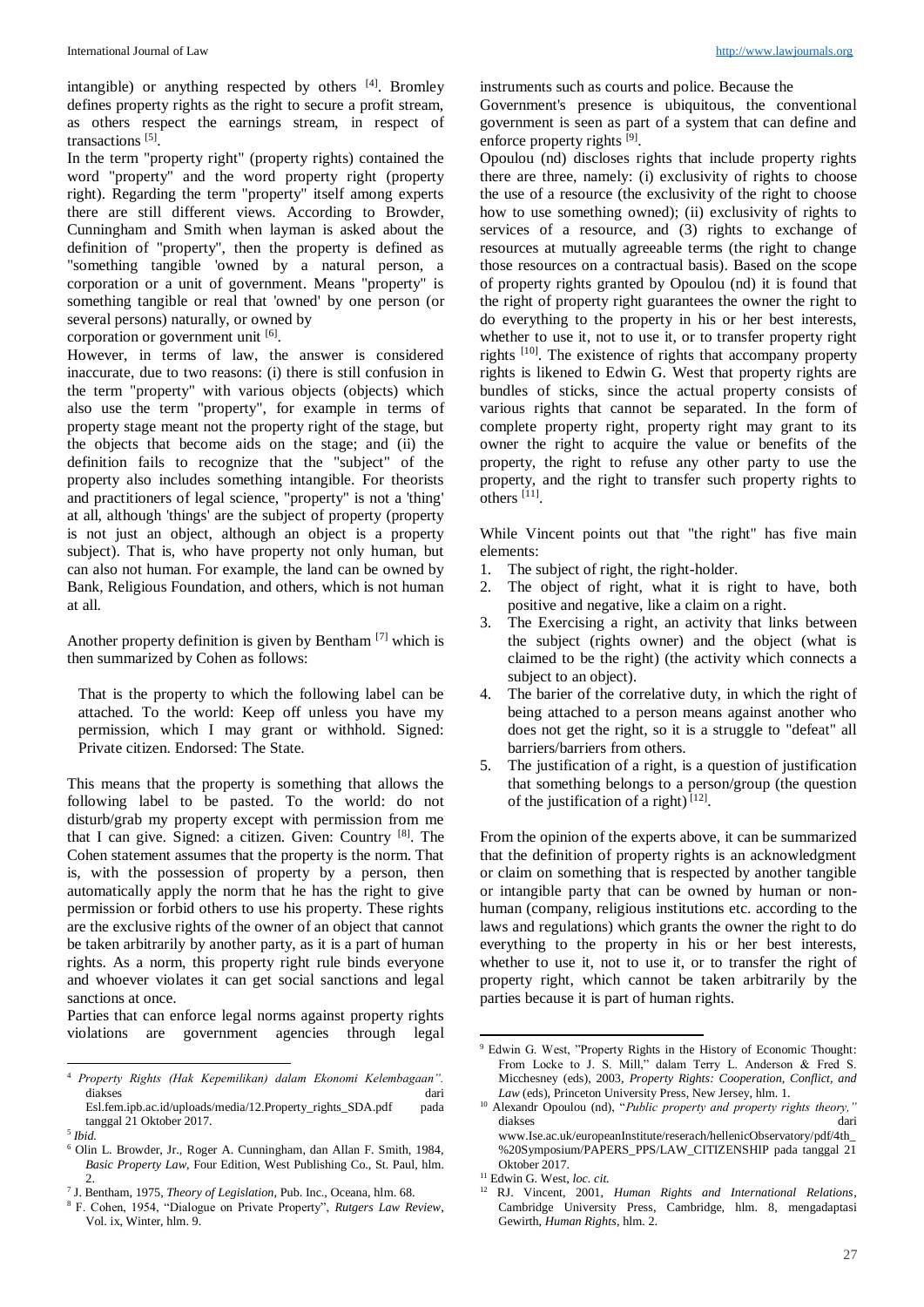## **3. Concept of property right as the foundation for the establishment of the underground law**

Theory of property right deals with the subject of right, the right-holder; the object of right, concerning what kind of rights (what it is a right to), which means concerning the scope of its right to a controlled underground space; the exercising a right, an activity that connects the subject (the right owner) to the object (what is claimed to be the right), which according to Gita Chandrika Napitupulu in this case relates to the activity of the underground space control of the space from one party to the party other (the barrier of the correlative duty)  $^{[13]}$ , in relation to the land de facto as if transfers property right, thus becoming an obstacle for landowners on the surface of the earth and/or other parties to control underground space and justification of right, concerning the justification of why the underground space must be either the property of the landowner on its surface, or otherwise not necessarily the property of the landowner on its surface.

### **3.1. Owner of underground space**

Land as other objects, may be the property of a person or legal entity whose proof of property right is a Certificate of Property. The legal basis for individual property right of land in general is a universal right that recognizes the property right of private rights. In Indonesia, the basic law of property rights is regulated in Article 28 G and Article 28 H paragraph (4) of the second amendment the Constitution 1945. Article 28 G states that everyone is entitled to the protection of property under his control, while Article 28 H paragraph (4) of the Constitution 1945 states that every person has the right to own property and that the right shall not be arbitrarily taken over, arbitrary by anyone. In Law Number 5 Year 1960 on Basic Regulation of Agrarian Principles, land property right rights are regulated in Articles 20-27. The definition of property rights in accordance with the provisions of Article 20 paragraph (1) of Law Number 5 Year 1960 is the right of down-heritage, the strongest and most fulfilling people can have on the land in view of the provisions of Article 6 of Law Number 5 Year 1960.

Property rights are hereditary intended to mean that the property right of the land does not only last for the life of the holder of property rights on the land, but can also be continued by the heirs if the heir dies. In other words, the term of property rights is unlimited. Property rights are strongest meaning that property rights are easily retained from the interference of others. Fully owned property shows that property rights are the parent of all other land rights in the sense that the holder of property rights may grant the land rights to another party with less right to property right, such as Hak Guna Bangunan and Hak Pakai. In addition, the nature of property rights using can be seen also from the allocation that can be used for the most widespread of other rights, which can be for housing, agricultural business or for social purposes. In contrast to Building Use Rights for example, which can only be used for buildings only [14].

l

As the strongest and most fulfilled right does not mean the right to property is an absolute, unlimited and irrevocable right, as referred to in *eigendom* rights <sup>[15]</sup>, but property rights are limited by the social function as stipulated in Article 6 of the Basic Agrarian Law. Article 6 of the Basic Agrarian Law states that all rights to land have a social function, so that property rights also have a social function, meaning that the right of property right of the subject (right holder) shall not be used solely for personal gain. There should be a balance between the interests of government and society. In addition to being hereditary, strongest and most fulfilled, property rights may also be transferred and transferred to other parties. To know the owner of the underground space, it is necessary first to know the basic understanding of the subject of law, because the owner of the right to the underground space is as the subject of law. According Soeroso, the subject of law is something that according to the law is entitled/authorized to perform legal acts or who has the right and ability to act in law. In short, the subject of law is anything that by law has rights and obligations [16] . In principle everyone is the subject of law (*natuurljik persoon*). Associated with the ability to uphold rights and obligations, people will become legal subjects if such individuals are able to support their rights and obligations. In this sense, immature persons, persons under custody and persons deprived of their civil rights, can not be classified as legal subjects in the context of the ability to uphold rights and duties. From this description it is known that all persons can become the subject of land law (landowners) to the extent of being able to fulfill their rights and obligations and not being deprived of their civil rights.

Article 21 of the Basic Agrarian Law provides for the subject of law which may have property rights in its provisions as follows.

- 1. Only Indonesian citizens can have Individual Property Right.
- 2. By the Government shall be established legal entities which may have the right and the conditions thereof.
- 3. Foreigners who are subsequent to the coming into force of this Law acquire the Property because inherited inheritance or mixing of property due to marriage, as well as Indonesian citizens who have the Property right after the coming into effect of this Law to lose their nationality shall be obliged to relinquish that right in the time of 1 (one) year since the acquisition of such right or loss of citizenship. If after such a period of time the Individual property right is not released, then the right shall be abolished because the law and the land falls to the State, provided that the rights of the other party to which it is burdened continue.
- 4. As long as a person in addition to Indonesian citizenship also obtains foreign citizenship he can not own the land with the right of miik and for him to apply the provisions in paragraph (3) of this Article.

Based on the provisions of Article 21 of the Basic Agrarian Law above, it can be seen that only Indonesian citizens can have Hak Milik. Property rights can not be owned by foreign nationals or dual citizens (Indonesian citizens as well as foreign citizens). For a foreign citizen or dual citizen

<sup>13</sup> Gita Chandrika Napitupulu, 2005, *Isu Strategis dan Tantangan Dalam Pembangunan Perkotaan: Bunga Rampai Pembangunan Kota Indonesia Abad 21,* Buku I, Urban and Regional Development Institute (URDI) dan Yayasan Sugijanto Soegijoko, Jakarta, hlm. 14*.*

<sup>14</sup> Aslan Noor, 2006, *Konsepsi Individual property right Atas Tanah Bagi Bangsa Indonesia*, Mandar Maju, Bandung, hlm. 81.

<sup>.</sup> <sup>15</sup> *Ibid.*

<sup>16</sup> R. Soeroso, 2006, *Pengantar Ilmu Hukum,* Sinar Grafika, Jakarta, hlm. 228.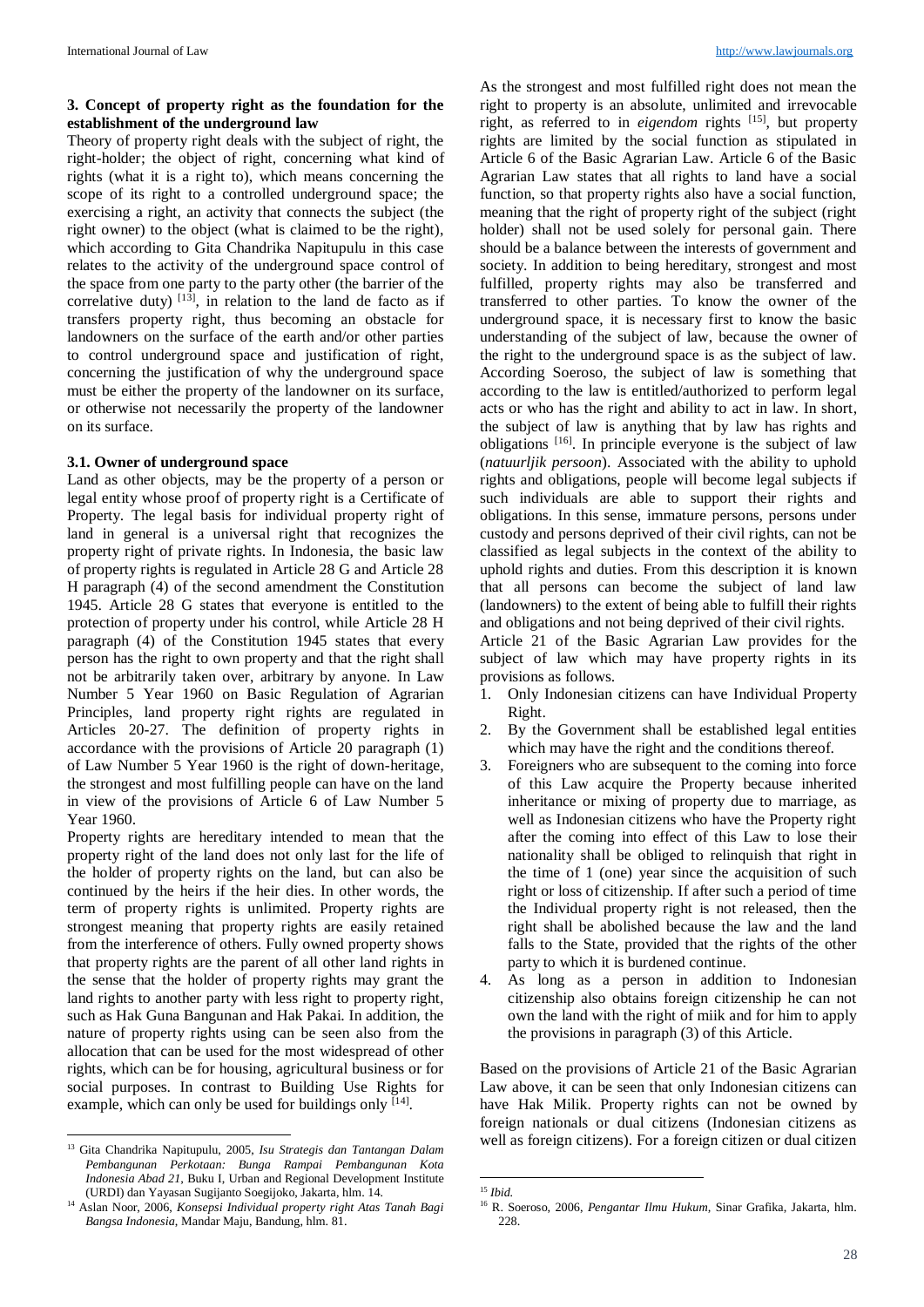who obtains property due to inheritance or mingling of property due to marriage, shall be obligated to relinquish that right no later than one year after obtaining property rights. If the period ends and the property rights are not released, the property rights will be abolished because the law and the land fall to the state with due regard to the rights of others who burden the land. Foreigners can only own land with limited limited Use Rights. However, Article 21 Paragraph (2) of the Basic Agrarian Law is granted an exemption, namely that the Government may establish legal entities which may own property. The exclusion of legal subjects who may own the land of proprietary rights may be found in Government Regulation No. 38 of 1963 concerning the Appointment of Legal Entities that Owns Property right of Land.

Based on Article 1 of Government Regulation Number 38 Year 1963, legal entities that may own land of property rights, namely:

- 1. Banks established by the State (hereinafter referred to as the State Bank);
- 2. Agricultural Cooperative Societies established pursuant to Law Number 79 of 1958 (Statute Book of 1958 No. 139);
- 3. Religious bodies, appointed by the Minister of Defense/Agrarian Affairs, upon hearing the Minister of Religious Affairs;
- 4. Social bodies, designated by the Minister of Agriculture/Agrarian Affairs, upon hearing the Minister of Social Welfare.

## **3.2. Scope of underground property**

 $\overline{a}$ 

Speaking of the scope of underground space property rights means talking about the characteristic of the underground space property, the way it is acquired, and how the property rights loss. As with any surface soil, the underground space property is the right of the strongest and most fulfilled land and can be passed down through generations without any expiration. The proof of property right in the form of a Underground Title Certificate is a type of certificate whose owner has full property right of a plot of land in a certain area specified in the certificate [17].

The property right status of the Certificate of The underground space property is also not limited by the time constraint as in the Right to Build. With a certificate of property right, the owner may use it as a strong proof of land property right. In the event of a matter of property right, the name contained in the Property Certificate shall be the legal owner of the Property. A Certificate of Property can also be a powerful tool for sale and purchase transactions and credit guarantees. In addition, these property rights may also be attached to lower secondary rights such as Building Rights, Cultivation Rights, Use Rights, Rental Rights and Reef Rights (with the exception of tenure), which is similar to state authority (as ruler) to grant land rights to its citizens.

The characteristics of underground space property rights are:

- 1. Property rights may be transferred and transferred to another party.
- 2. Only Indonesian citizens can own property.
- 3. The Government shall be subject to legal entities which may own property and conditions (State banks, associations of agricultural cooperatives, religious bodies and social bodies).
- 4. Occurrence of property rights due to customary law and Government Determination, and due to the provisions of law.
- 5. Any transition, removal and imposition of title with other rights shall be registered with the local Land Office. The registration is a strong proof [18].

The occurrence of property rights to the underground space can be through various events as regulated in Article 22 of the Basic Agrarian Law stating that:

- 1. Occurrence of property rights under customary law shall be regulated by a Government Regulation;
- 2. In addition to the manner referred to in paragraph (1) of this Article, property rights occur because:
	- a. Determination of the government, in the manner and conditions stipulated by a Government Regulation;
	- b. Terms of Law.

According to Edy Ruchyat, in general property rights to land may occur due to the following:

## **1. According to Customary Law**

According to Article 22 of the Basic Agrarian Law, property rights under customary law shall be governed by government regulations in order to prevent harm to public and state interests. The occurrence of land rights under customary law usually originates from forest clearing which is part of customary land of a customary law community.

#### **2. Government Determination**

Property right rights arising from the determination of the government are granted by the competent authorities in the manner and conditions stipulated by government regulations. The land granted with the right of property right may also be given as a change than the applicant has, for example the right to use the building, the right to use, or the right to use, this right is the grant of a new right.

# **3. Provision of Right to the State**

Such property rights are granted on the application concerned. The application for obtaining the right of property right is filed in writing to the authorized official with the intermediary of the Regent of the Mayor of the Region to the head of the Regional Agrarian Office concerned. By the competent authority of the requested property it is granted by issuing a decree granting of property rights.

#### **4. Provision of Right to Change Right**

1

Persons owning land with tenure, use rights or use rights, if the wish and fulfillment of conditions may file a request for the amendment of rights to the competent authority, in order for that right to be converted into property rights. Therefore, the applicant must first relinquish his/her right to his/her

<sup>&</sup>lt;sup>17</sup> Mengenai nama hak yang diberikan atas ruang bawah tanah ini, Maria S.W. Sumardjono mengusulkan untuk membedakan (sekedar nama) antara hak-hak yang diperoleh di ruang bawah tanah dan di permukaan bumi, maka penyebutannya dapat ditambah dengan, misalnya, Hak Milik Bawah Tanah (HMBT), Hak Guna Bangunan Bawah Tanah (HGBBT), dan sebagainya. Lihat Sumardjono, Maria S.W., 1991, "Redefinisi Hak Atas Tanah: Aspek Yuridis dan Politis Pemberian Hak di Bawah Tanah dan di Ruang Udara," *Makalah yang disampaikan dalam Seminar Hak Atas Tanah dalam Konteks Masa Kini dan yang Akan Datang, diselenggarakan atas kerja sama Fakultas Hukum UGM-BPN*, Yogyakarta, 15 Oktober 1991, hlm. 7.

<sup>18</sup> Adrian Sutedi, 2010, *Peralihan Hak Atas Tanah dan Pendaftarannya*, Sinar Grafika, Jakarta, hlm. 60.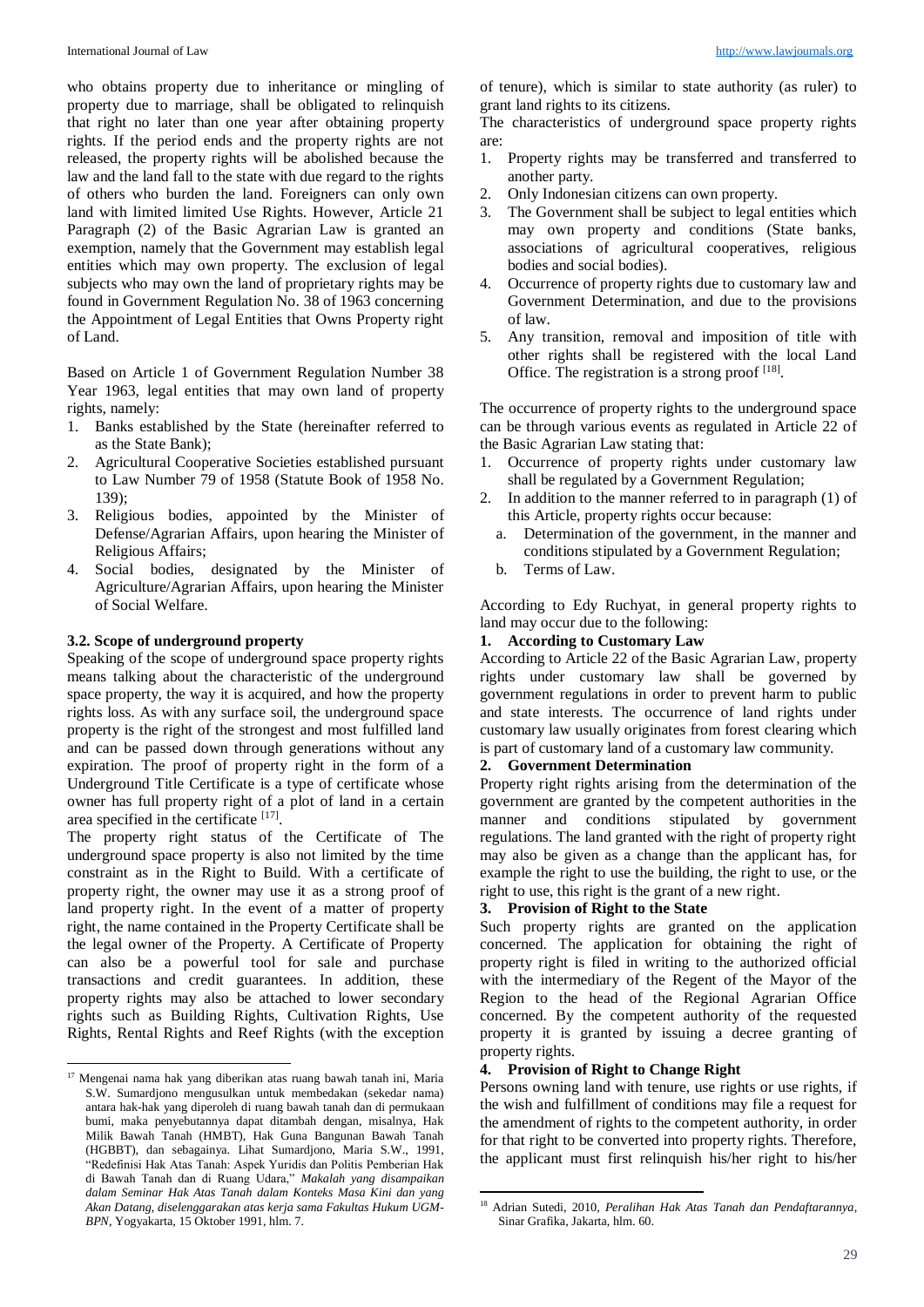land to the state land, after which it is requested (again) with the right of property right  $[19]$ .

From the means of acquisition of property rights described above, the first means of acquisition of property right (by clearing forest), can not be applied in acquisition of underground space property rights, because the requested is not surface soil but a non-forest underground space.

Property rights have uniqueness indefinitely, therefore property right rights can be inherited to abandoned families. However, the property right rights may also be erased, in Article 27 of the Basic Agrarian Law it is stated that the right to property is abolished if:

- a. The land fell to the state
- 1. Due to the withdrawal of rights under Article 18 Under the provisions of Article 18 of the Basic Agrarian Law that in the public interest including the interests of the state and the state and the common interest of the people, land rights may be repealed, by compensating suitably and in a manner regulated by law.
- Because of the voluntary submission by the owner The deletion of property right of land due to the voluntary surrender by its owner relates to Presidential Decree No. 55/1993 on Land Procurement for the Implementation of Development for the Public Interest, which is further implemented in the Regulation of the Minister of Agrarian Affairs/Head of the National Land Agency Number 1 of 1994 on Provisions Implementation of Presidential Decree No. 55/1993 on Land Procurement for the Implementation of Development for the Public Interest. This voluntary submission according to Presidential Decree Number 55/1993 is purposely made for the interest of the state, which in this case is implemented by the government.
- 3. Because it is abandonedThe regulation on abandoned land is regulated in Government Regulation No. 36/1998 on the Control and Utilization of Abandoned Land. Article 3 and 4 of Government Regulation Number 36 Year 1998 regulates the criteria of abandoned land, namely:
- 1. land that is not utilized and/or maintained properly.
- land not used in accordance with the circumstances, nature or purpose of the grant of such right.

4. Because the provisions of Article 21 paragraph (3) and Article 26 para-graph (2)

Article 21 paragraph (3) of the Basic Agrarian Law stipulates that foreigners who acquire property rights due to inheritance or mixing of marital property, as well as Indonesian citizens who have property rights and after the entry into force of this Basic Agrarian Law lost their nationality, shall be obliged waive that right within 1 (one) year of the acquisition of such right or loss of citizenship. If after such period of time the property rights have not been released, then the right shall be void because the law and the land fall to the state, provided that the rights of the other party to which it is burdened continue.

Article 26 Paragraph (2) of the Basic Agrarian Law states that any sale, exchange, grant, giving with a will and other deeds intended to directly or indirectly transfer property right to a foreigner, to a citizen in addition to the Indonesian citizenship having foreign nationality or to a legal entity, except as determined by the Government, that legal entities which may own the property and its terms, are void because the law and land fall to the State, provided that the parties' rights others whose burdens remain and all payments received by the owner can not be claimed again.

b. The land was destroyed

The purpose of the land is destroyed is the land that has changed from its original form due to natural events and can not be identified again so that can not be functioned, used and utilized properly. Due to such circumstances, the right of property may be erased.

As granting, transfer and imposition of the Property that must be registered in a land book, the abolition of land property right rights is also required to be registered. This is regulated in Government Regulation No. 24/1997 on Land Registration. In the underground space, all manner of removal of property rights to land mentioned above, also apply.

## **3.3 Legal acts can be done to the underground space property**

Discussion of legal acts which may be carried out on underground space property refers to linking the subject (owner of rights) to the object (what is claimed as a right), in this case relating to the activity of the underground space control of the underground space from one party to another other parties.There are several legal acts that can be done in the context of the transfer of rights to the underground space, among others: Sale and Purchase, exchange, agreement of transfer of rights, release of rights, transfer of rights, auctions, grants or other means agreed with parties other than the government implementation of development including development for the public interest. Any transfer of title to land, carried out in the form of sale and purchase, exchange or grant must be made in the presence of the Land Deed Authority.

The sale, purchase or exchange of this grant in the conception of customary law is a legal act of a light and cash nature. It is expressly meant that such legal act must be made in the presence of an authorized official witnessing the exercise or making of that legal act. While with cash means that with the completion of legal acts before the Land Deed Authority means also the completion of legal action conducted with all the legal consequences. This means that such legal conduct can not be undone, unless there is a substantial defect in the property right of the transferred land, or defects in the capacity and authority to act on the plot of land.

Land Deed Authority has an obligation for the transfer of property right of land, can be properly implemented. Land Deed Authority that will make the transfer of land rights have the duty to ensure the truth about the land property right rights, ensure the ability and authority to act from the parties who will transfer and receive the transfer of land rights. With respect to the object of title to the transferred land, the Land Deed Authority shall examine the validity of the documents

- 1. Regarding the registered plot of land or property rights of the apartment unit, the original certificate of the rights concerned. In case the certificate is not submitted or the certificate submitted is not appropriate with lists in the Land Office; or
- 2. Regarding the land not yet registered
- a. A certificate of validity to prove the old landrights

l <sup>19</sup> Edy Ruchyat, 2007, *Politik Pertanahan Nasional Sampai Orde Reformasi*, Alumni, Bandung, hlm. 47-51.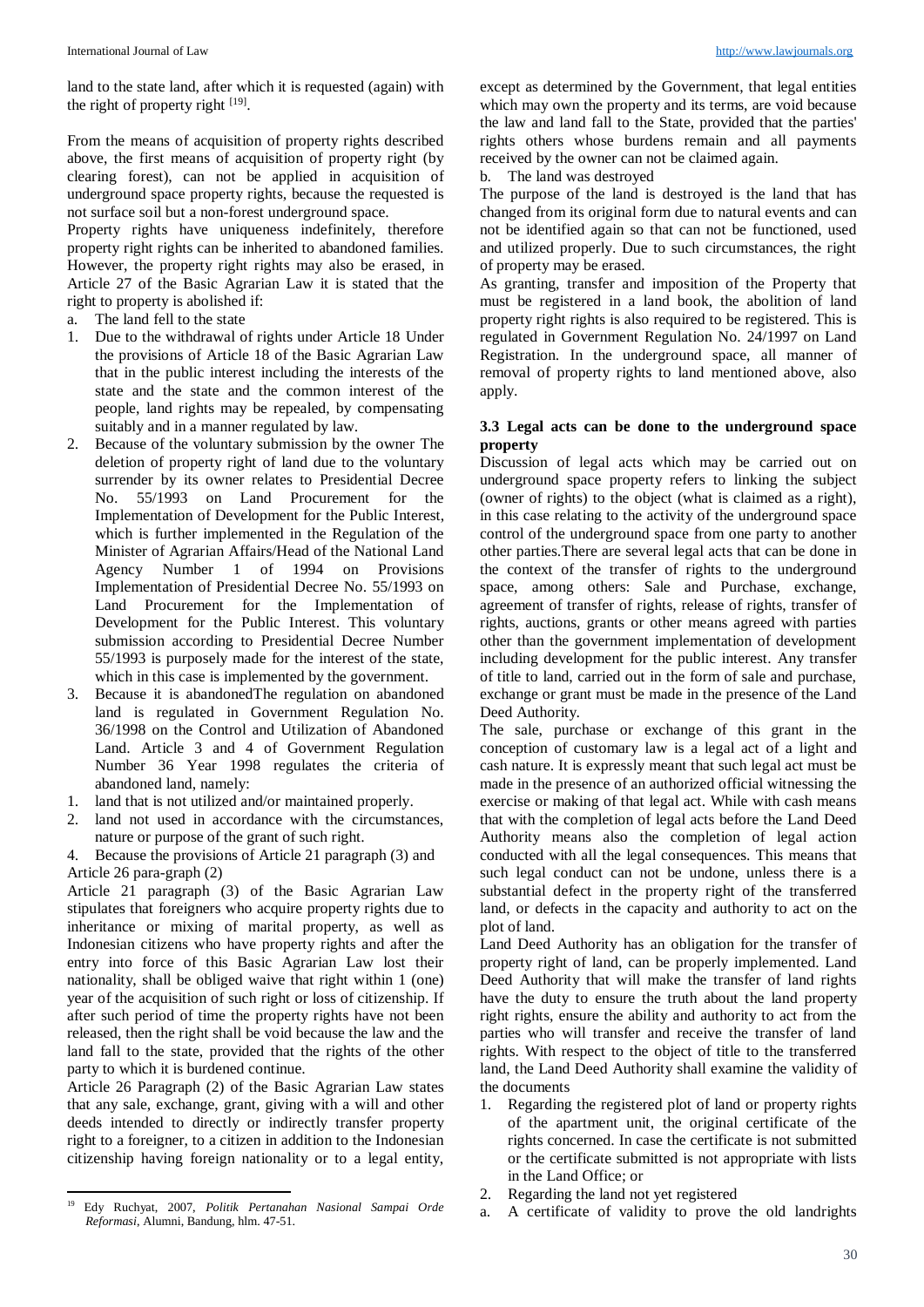which have not been converted or certified by the Village Head claiming that the person in question controls the plot of land in good faith, and there has never been any problems arising in relation to his land tenure; and

b. A certificate stating that the parcel of land concerned has not been certified from the Land Office, or for land located in an area far from the Land Office office, from the right holder concerned by the Head of Village; and in the event that the letter can not be submitted, the PPAT shall refuse to make the deed of transfer of such landrights including the right of property right of the land to be transferred.

Article 25 of the Basic Agrarian Law states that "Property rights can be used as collateral for debt with burden of mortgage". The mortgage under Article 1 Sub-Article 1 of Law Number 4 Year 1996 concerning Mortality Rights is defined as

The mortgage rights over land and other land-related items, hereinafter referred to as Mortgage Rights, are guaranteed rights imposed on the right to land as referred to in Law Number 5 of 1960 concerning Basic Agrarian Basic Regulations, the following or not other objects which constitute a unity with the land, for the repayment of certain debts, which gives priority to certain creditor to other creditor ".

The imposition of a Depositary is preceded by a pledge to grant a Deposit Insurance as a security of a particular debt settlement, set forth in the agreement and an integral part of the agreement of the related debts or other agreements resulting in such debt. The underground space as well as the surface soil, may be burdened by the mortgage.

## **3.4. The barriers to the implementation of underground property legal actions**

As noted above, the legal act of the underground space property is essentially the same as the legal act of surface soil, among other things, trading, exchange, transfer agreement, other way. The obstacles to the implementation of legal action for the underground space lies in the absence of definitive rules on the underground space (a vacuum law inevitably occurring) so that the property rights of the underground space are still unregistered. Though this registration is very important for the strength and certainty of the law of property rights of the underground space. This legal strength and certainty is created by the issuance of the certificate of property right of the underground space. Without proof of property right of this right, there can be no special legal action against the underground space. So far and until now, what has happened is: If there is a legal action on the surface soil will result in the underground space is also considered as being transacted in the event. So now, there can not be a separate legal act between the underground space and the surface soil because there is no evidence of separate property right between the two. The Local Government, also experiencing obstacles in carrying out the development in the underground space due to the existence of this underground space law kevakuam. For example, the Government of DKI Jakarta, which has planned to build subway tracks, has constrained the absence of legal rules that accommodate this development. Whereas the cost of such development takes a long time and high investment, and involves many parties (there are investors

from China, Japan, and from within the country ie the Government of DKI Jakarta itself). In such circumstances, a legal certainty is required for the parties to undertake the construction. Therefore, to overcome the legal vacuum, the Government of DKI Jakarta issued the Regulation of the Governor of DKI Jakarta No. 167 of 2012 on the Underground (Provincial News of the Special Capital Province. of Jakarta No. 162 of 2012).

The regulation does not have a strong legal basis on it, because the rules of the underground space do not yet exist. A statutory ordinance should not be contrary to the above legislation, for example by Law, Government Regulation, or Presidential Decree. If the Regional Regulation is contrary to the above legislation, then academically the said Regional Regulation shall be declared null and void. This is what threatens the legal certainty of the construction of the subway network in DKI Jakarta and development in other underground spaces. In addition to causing unenforceable legal action over the underground space and vagueness of the foundations of the construction of underground spaces, the legal underground space of the underground space also caused people to experience barriers to using the underground space. This is as happened in Makassar. The people of Makassar City have football field in the center of Makassar City. Personally, no one owns the land, so it can be said that the land is an ulayat land that belongs to the general people of Makassar. However, the Makassar City Government has granted the Right to Build to PT Tosan Permai Lestari, the capital owner who then utilized the underground space to build an underground mall under Karebosi Field. Since the granting of Right to Build Serah to PT Tosan, the Karebosi Field was originally open to the public and became one of the green open spaces that became the means of sports, footwear and public recreation facilities, at the request of PT Tosan Permai Lestari, limited by its utilization by Makassar City Government. This is done by the Government of Makassar City by issuing the Mayor of Makassar Regulation No. 23 of 2007 on the Division of Space Allotment and Prohibition of Use in Karebosi Field Surface Area of Makassar City. The loss of people's right to use Karebosi Field, has made the public citizen lawsuit to the Makassar City Government. In the citizen lawsuit, the public demanded the return of their right to utilize the Karebosi Field just as before the underground underground mall underneath. However, the Makassar District Court won the Makassar City Government in the case of the citizen lawsuit by reason of the right to manage and grant the right to PT Tosan Permai to the underground space is the exercise of the authority of regional autonomy and according to Article 2 paragraph (2) of the Basic Agrarian Law determines that "The right of control of the country referred to in paragraph (1) of this article authorizes

- a. organize and organize the use, stockpiling and maintenance of the earth, water and space;
- b. determine and regulate the legal relations between people and the earth, water and space;
- c. determine and regulate the legal relationships between persons and legal acts concerning the earth, water and space."

The Makassar District Court's verdict in favor of the owners of capital and to the detriment of the general public is a bad precedent in the legal arrangement of the underground space. All of this can happen because of the vacuum legal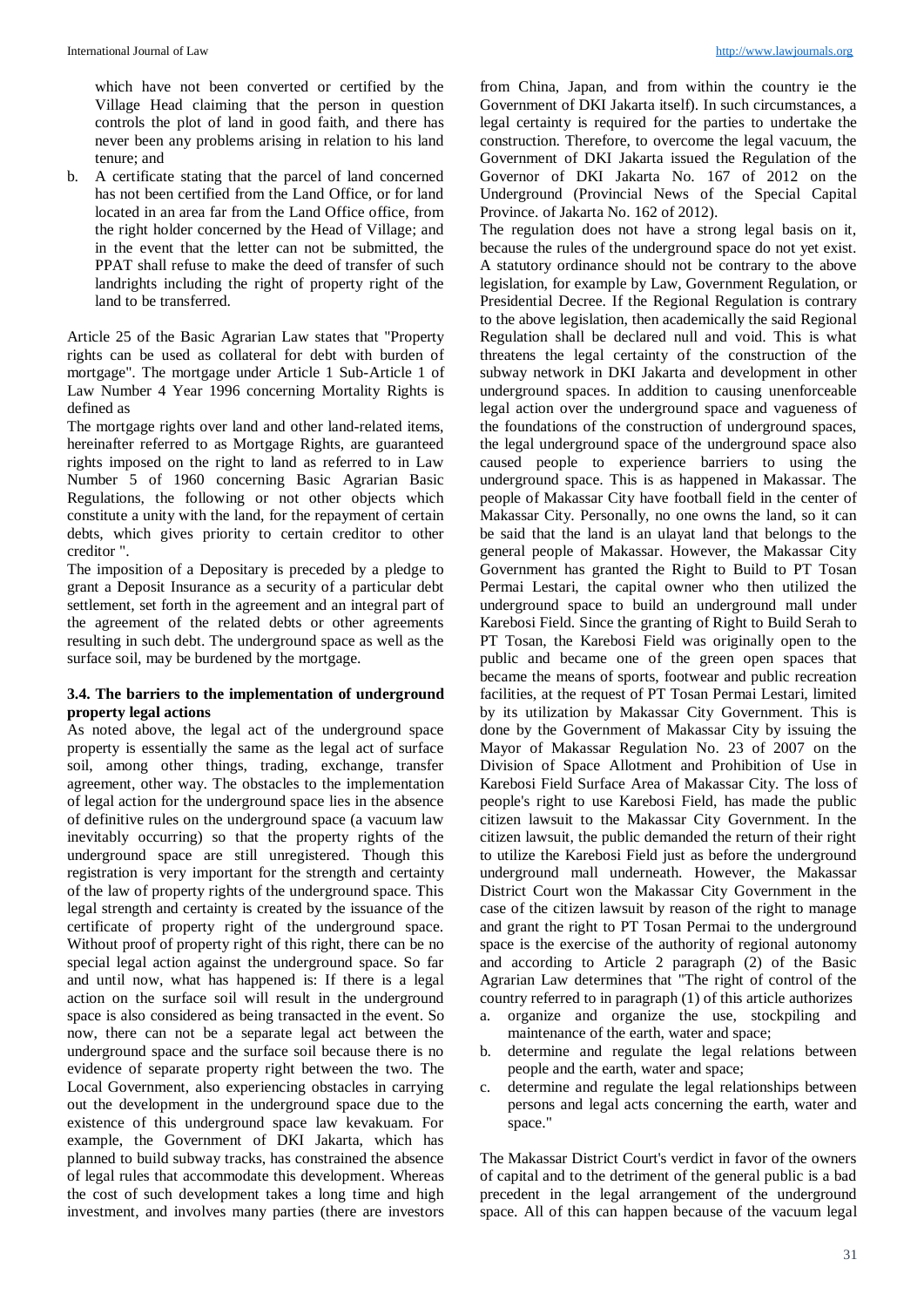vacuum. This vacuum makes the Local Government make its own laws, regardless of the interests of the community. This led to legal turmoil. As van Vollenhoven has pointed out in 1919 State equipments without the rules of Constitutional Law will be paralyzed, because their authority (authority) is absent or uncertain. State equipment without the Law of State Administration is free at all, because the tools will exercise its power at will [20]. From the cases described above, it is known that in the life of society required a legal system to create a harmonious and orderly society life. In fact the law or legislation that is made does not cover all cases that arise in society, making it difficult for law enforcement to complete the case. The principle of legality that should provide legal certainty and protection to the community, even a principle that harms the sense of community justice. This can happen because the society continues to grow along with technological advancement, but such rapid changes have not been regulated in a legislation.

The absence of statutory rules on underground spaces that establish the "limitations" of power constraints, led to the executive officials, in this case the Mayor of Makassar and the Governor of DKI Jakarta, as if "finding and determining its own law" in regulating the space under soil. This resulted in arbitrariness. According to S. Prajudi Atmosudirdjo such matters make urgent a legislation which regulates the operation and control of administrative or administrative powers over administrative powers. This law will be the guide or the way in carrying out the law  $[21]$ .

From the description above, it is clear that the vacuum law vacuum becomes a serious obstacle in the implementation of legal action against the underground space property, becoming obstacles to the implementation of development, and on the contrary, instead creating arbitrariness by the rulers and owners of capital over the small people.

### **3.5 Justification of the property right relationship between underground space and land**

Speaking of the justification of the relationship of property right of the underground space and the land, it means talking about the justification of why the underground space must also belong to the owner of the land on its surface, or otherwise not automatically belong to the landowner on its surface.

Discussion of this justification can be seen from five different established theories in order to justify private property.

The first theory is occupation theory. This theory suggests that the simple facts about occupation and possession of something justify the legal protection of the occupiers or the party claiming possession of the thing.

The second theory labor theory. According to this theory a person possessing/possessing property possesses a moral right to property right and controls what he produces or earns through his labor (sacrifice)<sup>[22]</sup>.

The third theory is contract theory. According to this theory

private property is the result of contracts between individuals and communities.

The fourth theory is natural rights theory, which states that natural law dictates the recognition of private property property right.

The fifth theory is social utility theory which states that the law must promote the maximum fulfillment of human needs and aspirations, and the private property property right umbrella is one of promotion for the fulfillment of those needs [23] .

of the five theories above, which will be used to discuss the justification of the relationship of property right of the underground space and the soil is the fifth theory, the social utility theory which states that the law must promote the maximum fulfillment of human needs and aspirations, and the legal umbrella private property property right is one of the promotions to meet those needs. This theory is used because basically according to the author, the owner of the underground space is private, sourced from the state (Rights of State), which then given property right to the individuals. Exceptions to this are for lands that are public or stateowned land (land that does not have a clear property right status), then the management is carried out directly by the state. These lands are, for example, ulayat lands, land of government offices, no man's land, land along paved roads, and lands with other public property. Based on theory of social utility which states private property property right is one of the promotions for the fulfillment of human needs, then according to the authors, the owner of the surface surface automatically becomes the owner of the underground space within the same horizontal boundary (length and width), with the depth limit to be determined later by legislation regarding the underground space. This opinion is proposed by the author, for the sake of simplicity of property right arrangements on surface soil and underground space. Furthermore, there is provided different evidence of property right between the two lands. The existence of this separate proof of property right, will make the landowner able to perform a separate legal act between the surface soil and the underground space. Speaking of the use of underground spaces, the decisive thing is the entrance to the underground space. There are two different conditions in this regard. The first condition, the landowners who are on the surface and underground are the same. The second condition is that landowners on the surface and underground are different. For the same landowner between the surface and the underground, the owner of the underground space and the ground is also the same, belonging to the same person. Since the owner is the same, the entrance to the underground space is not a problem at all. For buildings with the same landowners between the surface and the underground, it usually has the characteristics of the buildings fused between the upper and lower buildings. Buildings like this underground are commonly called underground spaces. Underground spaces can be used for personal use, for example for garages, car parks, warehouses, rooms, kitchens, or for other purposes. In addition, the underground space can also be used for common purposes, for example in buildings for malls that are used by some parties with a lease system to the owner of the building.

For landowners who are not equal between the surface and

 $\overline{a}$ <sup>20</sup> R.D.H. Koesoemahatmadja, 1975, *Pengantar Hukum Tala Usaha Negara Indonesia* (Terjemahan dan Saduran dari Buku W.P. Prins, "Inleiding in het adminislratiefrecht van Indonesie"), Alumni, Bandung, hlm. 10.

<sup>21</sup> S. Prajudi Atmosudirdjo, 1988, *Hukum Adminislrasi Negara*, Cetakan ke-9, Seri Pustaka Ilmu Administrasi, Ghalia Indonesia, Jakarta, hlm. 43.

<sup>22</sup> Olin L. Browder, Jr., Roger A. Cunningham, dan Allan F. Smith, *op. cit.*., hlm. 3.

<sup>.</sup> <sup>23</sup> *Ibid*.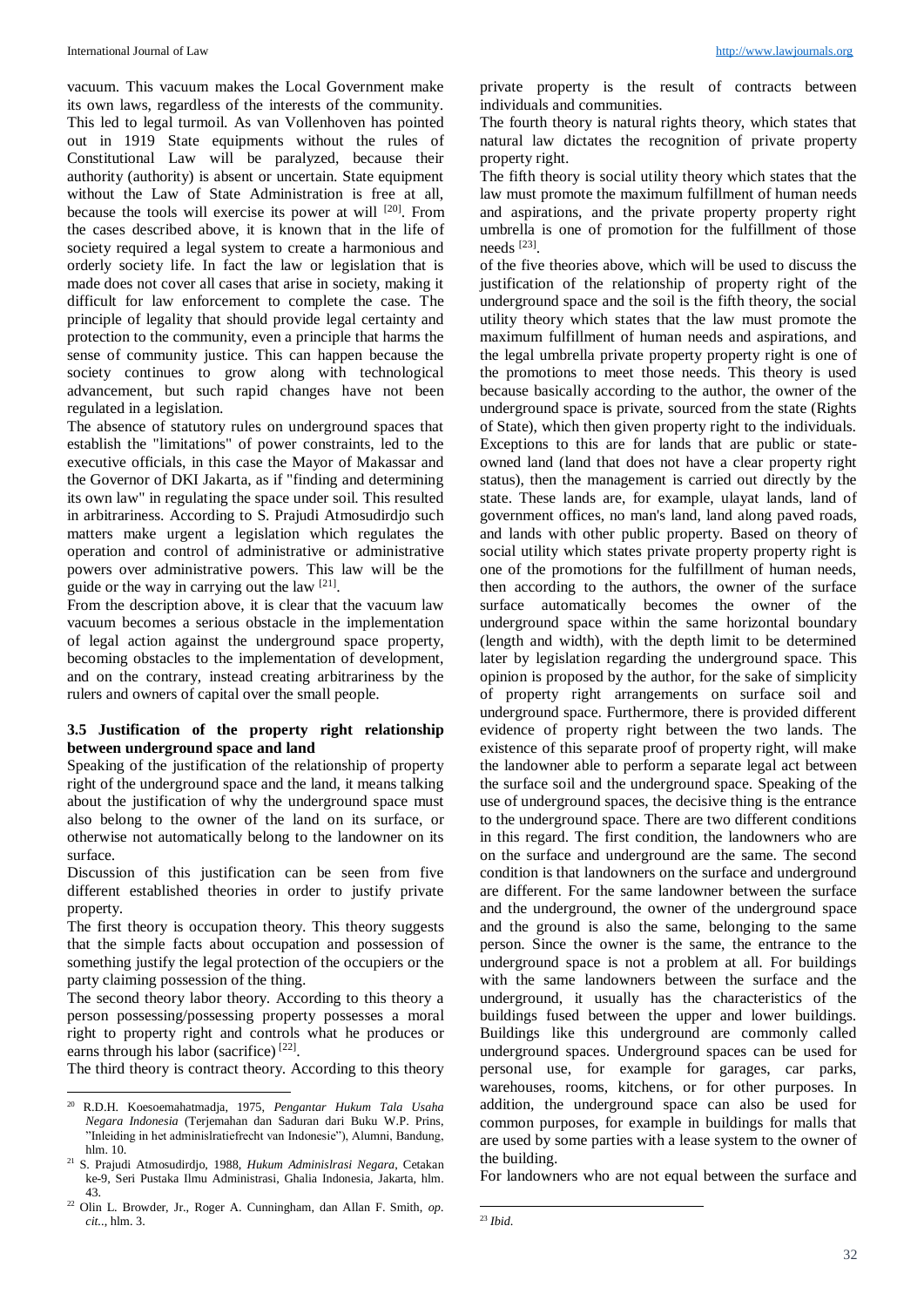the underground, then the entrance to the underground space, must use the surface soil part. To that end, the owner of the underground space must buy part of the surface soil that will be the entrance to his underground space. In this case, the authors suggest buying the land, because if only the lease system, then one day the land surface owners can not rent the land again so it will complicate the owner of the underground space. The arrangement of the matters as stated above should be clearly regulated in the rules concerning the underground spaces to be created. This is very important in order to avoid conflicts between land surface owners and underground spaces. Where necessary, special arrangements concerning land surface acquisition issues will be used as entrance to the underground space, in order to create order and legal certainty.

#### **4. Conclusion**

The owners of the underground space. Under the provisions of Article 21 of the Basic Agrarian Law, it can be concluded that those who may be the owners of underground spaces are only Indonesian citizens and may not be owned by foreign citizens or dual citizens. In addition, those who may have underground underground spaces are: 1) Banks established by the State (hereinafter referred to as the State Bank); 2) Agricultural Cooperative Societies established pursuant to Law Number 79 of 1958 (Statute Book of 1958 No. 139); 3) Religious bodies, appointed by the Minister of Defense/Agrarian Affairs, upon hearing the Minister of Religious Affairs; 4) Social bodies, designated by the Minister of Agriculture/Agrarian Affairs, upon hearing the Minister of Social Welfare. The scope of property rights of the underground space. The characteristics of underground space property rights are: 1) Property rights may be transferred and transferred to another party; 2) Only Indonesian citizens can own property; 3) The Government shall be subject to legal entities which may own property and conditions (State banks, associations of agricultural cooperatives, religious bodies and social bodies); 4) Occurrence of property rights due to customary law and Government Stipulation, and due to the provisions of law; and 5) Any transition, removal and imposition of title with other rights shall be registered with the local Land Office. The registration is a strong proof. The method of obtaining the underground space is through: 1) Government Determination; 2) Provision of Right to the State; 3) Provision of Right to Change Right. The way of underground space property rights loss is generally caused because the land fell to the state and the land was destroyed. Deletion of property right rights due to land falling to the state due to: 1) Revocation of rights under Article 18; 2) Voluntary submission by the owner; The land is abandoned; 3) Violation of the provisions of Article 21 paragraph (3) and Article 26 paragraph (2) concerning land property right by foreign citizens and the transfer of land rights to foreign citizens.

Legal acts which may be exercised in the context of the transfer of rights to the underground space, among others: Sale and Purchase, exchange, agreement of transfer of rights, disposal of rights, transfer of rights, auctions, grants or other means agreed with parties other than the government for the implementation of development including development for the public interest.

The obstacles to the implementation of legal action for the underground space lies in the absence of definitive rules on the underground space (a vacuum law inevitably occurring) so that the property rights of the underground space are still unregistered. Though this registration is very important for the strength and certainty of the law of property rights of the underground space. Justification of property right relationship between underground and land is based on social utility theory which states that the law must promote the maximum fulfillment of human needs and aspirations, and private property property right is one of promotion for the fulfillment of those needs. Based on this theory it is concluded that the owner of the underground space is private, sourced from the state (Rights of State), which is then given its property right to the individuals. Exceptions to this are for lands that are public or state-owned land (land that does not have a clear property right status), then the management is carried out directly by the state.

#### **5. References**

- 1. Atmosudirdjo S Prajudi. Hukum Adminislrasi Negara, Cetakan ke-9, Seri Pustaka Ilmu Administrasi, Ghalia Indonesia, Jakarta, 1988.
- 2. Bentham J. Theory of Legislation, Pub. Inc., Oceana, 1975.
- 3. Browder Olin LJr, Roger A. Cunningham dan Allan F Smith. Basic Property Law, Four Edition, West Publishing Co St. Paul, 1984.
- 4. Cohen F. "Dialogue on Private Property", Rutgers Law Review, Winter, 1954, 9.
- 5. Constitution (Undang-undang Dasar 1945), 1945.
- 6. Indiraharti, Novina Sri. "Perlukah Asas Pemisahan Horisontal dalam Penggunaan Ruang Bawah Tanah?" Prosiding Seminar Nasional: Problematika Pertanahan dan Strategi Penyelesaiannya, Sekolah Tinggi Pertanahan Nasional Bekerjasama dengan Pusat Studi Hukum Agraria - Fakultas Hukum Universitas Trisakti, 2017.
- 7. Law Number 5 Year 1960 on Basic Regulation of Agrarian Principles (Undang-Undang Nomor 5 Tahun 1960 tentang Peraturan Dasar Pokok-Pokok Agraria), 1960.
- 8. Koesoemahatmadja RDH. Pengantar Hukum Tala Usaha Negara Indonesia (Terjemahan dan Saduran dari Buku W.P. Prins, "Inleiding in het adminislratiefrecht van Indonesie"), Alumni, Bandung, 1975.
- 9. Napitupulu Gita Chandrika. Isu Strategis dan Tantangan Dalam Pembangunan Perkotaan: Bunga Rampai Pembangunan Kota Indonesia Abad 21, Buku I, Urban and Regional Development Institute (URDI) dan Yayasan Sugijanto Soegijoko, Jakarta, 2005.
- 10. Noor Aslan. onsepsi Hak Milik Atas Tanah Bagi Bangsa Indonesia, Mandar Maju, Bandung, 2006.
- 11. Opoulou (nd), Alexandr, "Public property and property rights theory," diakses dari, 2017.www.Ise.ac.uk/europeanInstitute/reserach/hellenic Observatory/pdf/4th- %20Symposium/PAPERS\_PPS/LAW\_CITIZENSHIP pada tanggal.
- 12. Property rights (Hak Kepemilikan) dalam Ekonomi Kelembagaan. diakses dari Esl.fem.ipb.ac.id/uploads/media/12.Property\_rights\_SD A.pdf pada tanggal, 2017.
- 13. Putri Febrina Kusuma. "Pemanfatan Ruang Bawah Tanah dan Atas Tanah dalam Pelaksanaan Pembangunan Mass Rapid Transit Ditinjau dari segi